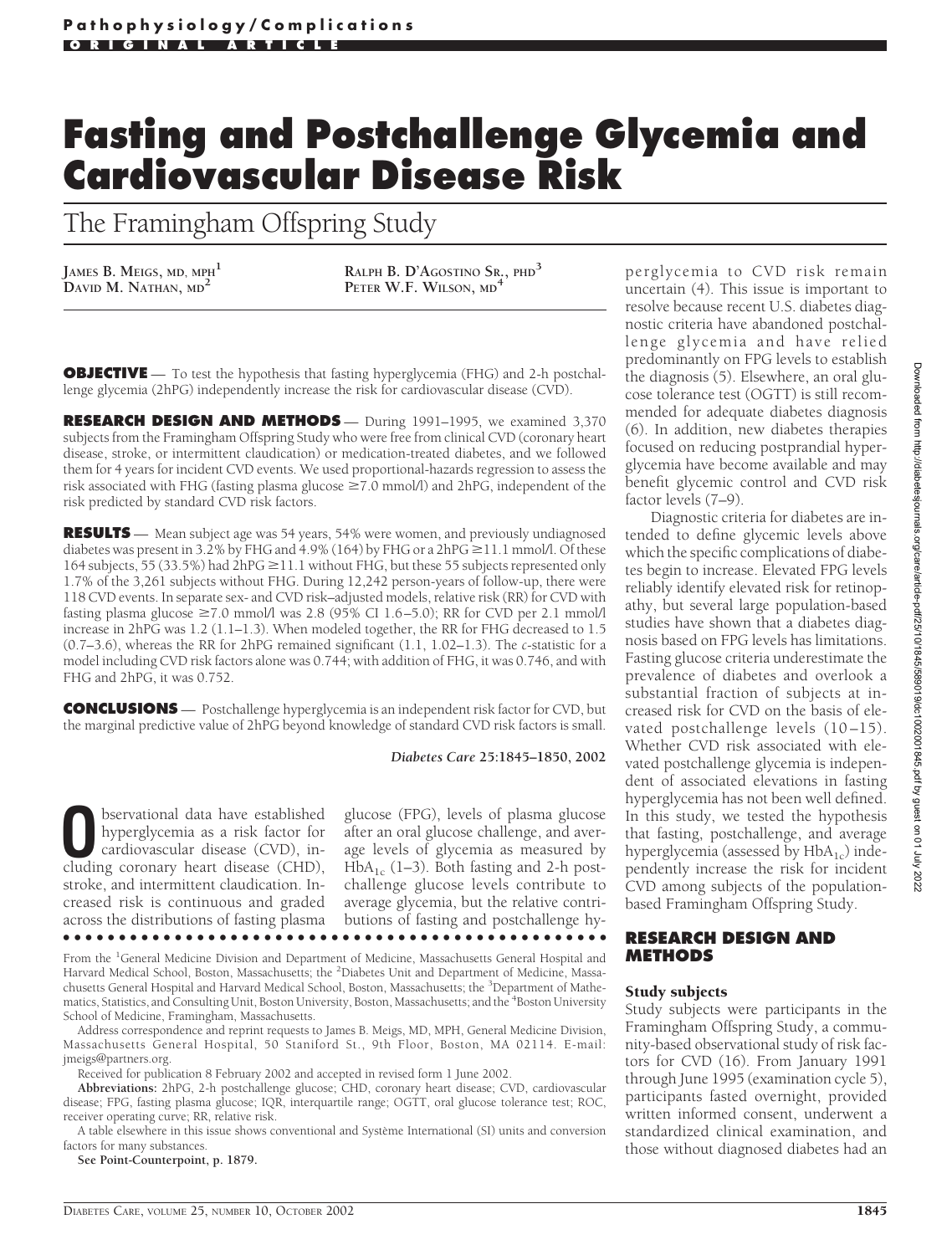OGTT. Of 3,799 participants, we excluded 402 subjects with previously diagnosed medication-treated diabetes, prevalent CVD, or missing glucose or Framingham Risk Score data, which left 3,370 subjects in this analysis. Because  $HbA_{1c}$  collection began late during examination 5, only 2,435 subjects contributed  $HbA_{1c}$  levels.

## Clinical examination and laboratory methods

FPG was measured in fresh specimens with a hexokinase reagent kit (A-gent glucose test; Abbott, South Pasadena, CA). Glucose assays were run in duplicate; the intra-assay coefficient of variation was  $<$ 3%. HbA<sub>1c</sub> was measured by highperformance liquid chromatography after an overnight dialysis against normal saline to remove the labile fraction. The mean (SD) for this assay among nondiabetic subjects in this population was 5.22% (0.6), and the inter- and intraassay coefficients of variation were 2.5%. The assay was standardized against the glycosylated hemoglobin assay used in the Diabetes Control and Complications Trial (17). Total cholesterol levels were measured enzymatically, and the HDL cholesterol fraction was measured after precipitation of LDLs and VLDLs with dextran sulfate-magnesium (18). The Framingham laboratory participates in the lipoprotein cholesterol laboratory standardization program administered by the Centers for Disease Control and Prevention in Atlanta, Georgia. Blood pressure was assessed as the average of two measurements taken after subjects had been seated for at least 5 min. Subjects reporting smoking at least one cigarette per day during the year before the examination were classified as current smokers.

## Definitions of hyperglycemia

We used the magnitude of the interquartile range (IQR) as a unit of exposure for continuously distributed glycemic measures in predicting CVD risk. For instance, the 25th percentile of the FPG distribution was 5.0 mmol/l (89 mg/dl), the 75th percentile was 5.7 mmol/l (102) mg/dl), and the magnitude of the IQR was 0.7 mmol/l (13 mg/dl). Thus, risk associated with a 0.7 mmol/l increase in the FPG level indicated risk associated an increase from the 25th to 75th percentile of the FPG population distribution. Use of

#### **Table 1—***Subject characteristics*

| n                                          | 3,370     |
|--------------------------------------------|-----------|
| Age (years)                                | 54        |
| Age range (years)                          | $26 - 82$ |
| Age $\geq 65$ years (%)                    | 18.1      |
| Women (%)                                  | 54.0      |
| FPG [mmol/l (mg/dl)]                       | 5.4(97)   |
| 2h PG [mmol/(mg/d])]                       | 6.3(113)  |
| $HbA_{1c}$ (% of total hemoglobin)         | 5.33      |
| Untreated Previously Undiagnosed Diabetes  |           |
| By 1997 American Diabetes Association* (%) | 3.2       |
| By 1999 World Health Organization† (%)     | 4.9       |
| <b>CVD</b>                                 |           |
| Events                                     | 118       |
| Person-years                               | 12,241    |
| Incidence rate/1,000 person-years          | 9.6       |
| Cumulative incidence (%)                   | 12.9      |

CVD includes fatal and nonfatal myocardial infarction, stroke or transient ischemic attack, and intermittent claudication. \*FPG  $\geq$ 7.0 mmol/l (126 mg/dl); †FPG  $\geq$ 70 mmol/l or 2hPG  $\geq$ 11.1 mmol/l (200 mg/dl).

the IQR allowed standardized comparison of CVD risk across glycemic measures. The 25th percentile of the 2-h postchallenge glucose (2hPG) distribution was 4.8 mmol/l (87 mg/dl), the 75th percentile was 6.9 mmol/l (125 mg/dl), and the magnitude of this range was 2.1 mmol/l (38 mg/dl). The 25th percentile of the HbA<sub>1c</sub> distribution was 4.90% (of total hemoglobin), the 75th percentile was 5.61%, and the magnitude of this range was 0.71%.

We also categorized hyperglycemia using the 1997 American Diabetes Association criteria to define diabetic fasting hyperglycemia (FPG  $\geq$  7.0 mmol/l or 126 mg/dl) and the 1999 World Health Organization criteria to define diabetes on the basis of both fasting hyperglycemia and 2-h postchallenge hyperglycemia (2hPG  $\geq$ 11.1 mmol/l or 200 mg/dl) (5,6). We defined isolated postchallenge hyperglycemia as normal fasting glycemia (FPG 7.0 mmol/l) but postchallenge hyperglycemia ( $2hPG \geq 11.1$  mmol/l).

## CVD assessment and follow-up

Incident CVD, including CHD [fatal and nonfatal myocardial infarction]), stroke or transient ischemic attack, and intermittent claudication, was assessed using standard Framingham Heart Study criteria (19). Subjects free from CVD at the fifth (baseline) examination were followed for 4 years to the sixth examination cycle (1995–1999). Person-years of follow-up were accrued from baseline to the date of first event or censored at the date of the sixth examination if free of a CVD event. In this article, we report results for aggregate CVD outcomes; results when the analysis was restricted to the 76 CHD outcomes were similar.

## Statistical analysis

We compared baseline subject characteristics using *t* tests,  $\chi^2$  tests, and Pearson correlation coefficients. We used Cox proportional-hazards regression models to assess the association of glycemic exposures with incident CVD. Models were adjusted for sex, or sex and Framingham Risk Scores to account for the effect of standard CVD risk factors. The independent effects of age, total and HDL cholesterol, systolic and diastolic blood pressure, diabetes, and smoking are accounted for by assigning the Framingham Risk Score (20). All subjects in this analysis were assigned a zero value for the diabetes covariate because subjects with diagnosed treated diabetes were excluded at baseline. Alternative models used these risk factors as individual covariates to control for effects of standard CVD risk factors; results were similar, and only models adjusted for the Risk Score are presented. In all analyses, nested regression models included terms for sex, Risk Score, and one or more of FPG, 2hPG, and  $HbA_{1c}$ . We assessed possible collinearity among glycemic measures by estimating Pearson correlations between their levels and by examining effects on risk estimates when one or more were included together in predicting models. In-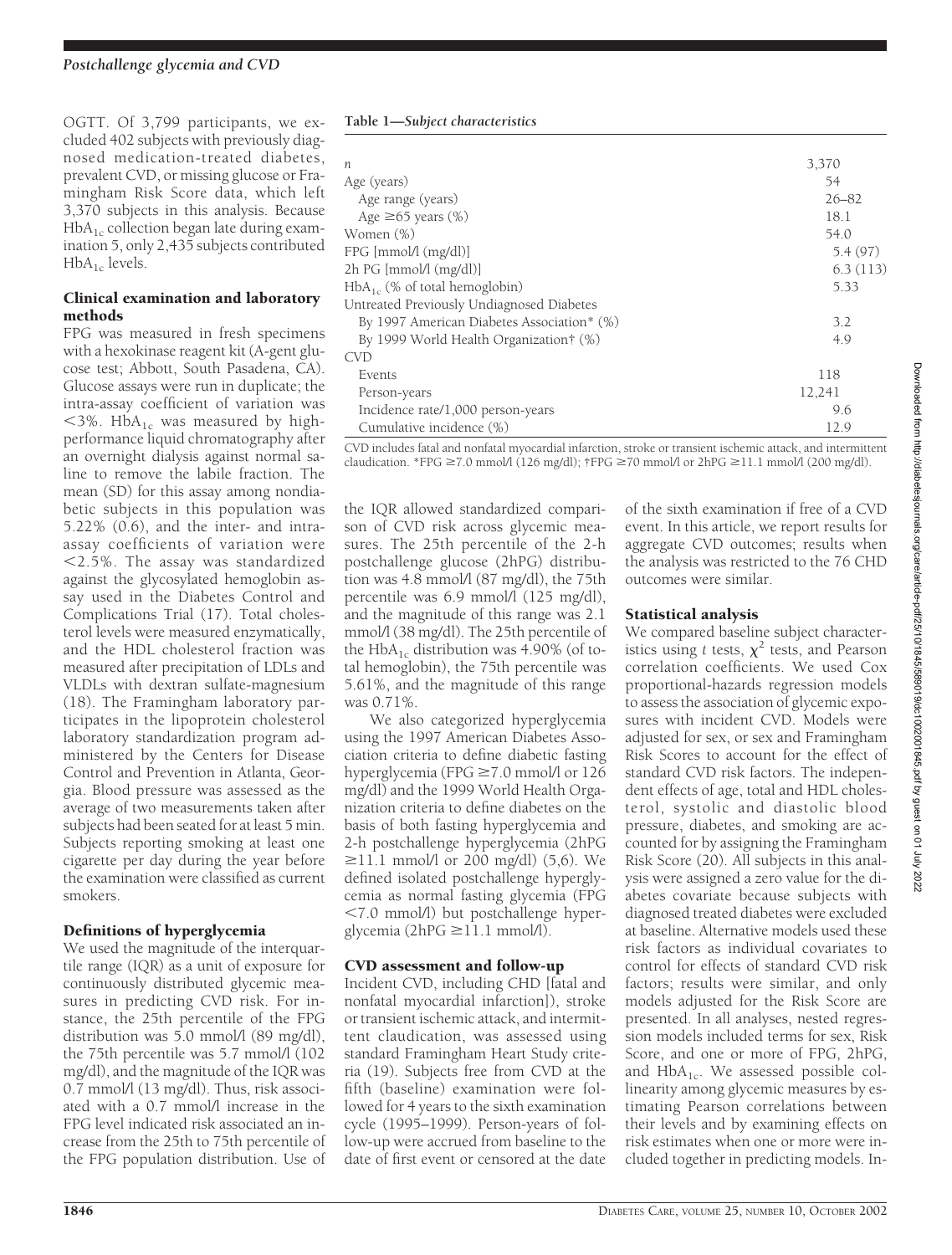|                                            | Model 1       | Model 2       | Model 3       | Model 4        | Model 5       | Model 6       |
|--------------------------------------------|---------------|---------------|---------------|----------------|---------------|---------------|
| FPG (per 0.7 mmol/l [13 mg/dl] increase)   |               |               |               |                |               |               |
| <b>RR</b>                                  | 1.088         |               |               | 0.868          | 1.024         |               |
| 95% CI                                     | $1.02 - 1.16$ |               |               | $0.76 - 0.998$ | $0.92 - 1.14$ |               |
| P                                          | 0.008         |               |               | 0.046          | 0.7           |               |
| 2hPG (per 2.1 mmol/l [38 mg/dl] increase)  |               |               |               |                |               |               |
| <b>RR</b>                                  |               | 1.182         |               | 1.42           |               | 1.232         |
| 95% CI                                     |               | $1.10 - 1.27$ |               | $1.17 - 1.72$  |               | $1.07 - 1.43$ |
| $\mathcal{P}$                              |               | 0.0001        |               | 0.0004         |               | 0.005         |
| $HbA_{1c}$ (per 0.71% hemoglobin increase) |               |               |               |                |               |               |
| <b>RR</b>                                  |               |               | 1.151         |                | 1.115         | 0.929         |
| 95% CI                                     |               |               | $1.02 - 1.30$ |                | $0.92 - 1.35$ | $0.77 - 1.13$ |
| P                                          |               |               | 0.03          |                | 0.3           | 0.5           |
| c-statistic                                | 0.752         | 0.749         | 0.740         | 0.741          | 0.745         | 0.741         |

**Table 2—***Sex and Framingham Risk Score–adjusted RRs for CVD associated with levels of fasting, 2-h postchallenge, and average glycemia*

teractions by sex or age on associations of glycemic covariates with CVD were tested using first-order multiplicative interaction terms. The 4-year predictive capability of models was assessed with the *c*-statistic, analogous to the area under the receiver operating curve (ROC) curve. We used SAS for analyses and defined statistical significance as  $P < 0.05$  (21).

**RESULTS** — The predominantly Caucasian study subjects were of a wide age range, and about half were women (Table 1). Of the 3,370 subjects, 109 (3.2%) had previously undiagnosed diabetes defined solely by fasting hyperglycemia. Only 28 subjects (0.8%) had fasting hyperglycemia but normal 2hPG levels. Of the 3,261 subjects without fasting hyperglycemia, 55 (1.7%) had diabetes defined by isolated postchallenge hyperglycemia. Overall, 164 (4.9%) had diabetes defined by fasting or postchallenge hyperglycemia; of these, 55 (33.5%) had isolated postchallenge hyperglycemia. The prevalence of isolated postchallenge hyperglycemia was slightly higher comparing women with men without fasting hyperglycemia (1.9% in women vs. 1.4% in men, *P* 0.07) or among individuals with diabetes defined by fasting or 2hPG criteria (41.5 vs. 25.6%,  $P = 0.05$ ). The prevalence of isolated postchallenge hyperglycemia was also higher comparing older with younger subjects without fasting hyperglycemia  $(4.6\% \text{ in subjects} \geq 65 \text{ years of age vs.})$ 1.0% in subjects  $< 65$  years of age,  $P =$ 0.001) or among individuals with diabetes defined by fasting or 2hPG criteria  $(43.8 \text{ vs. } 27.0\%, P = 0.07)$ . The Pearson correlation coefficient for FPG with 2hPG

was 0.73 and with  $HbA_{1c}$  was 0.54; the correlation between  $2hPG$  and  $HbA_{1c}$  was 0.48 (all  $P < 0.0001$ ). These correlations were similar when stratified by men versus women or older versus younger subjects.

During the 4 years of follow-up, there were 118 CVD events. Elevated levels of all three glycemic exposures individually increased risk for incident CVD. The sexadjusted relative risk (RR) for fasting glucose was 1.13 per 0.7 mmol/l increase (95% CI 1.07–1.20), for 2hPG was 1.26 (1.17–1.34) per 2.1 mmol/l increase, and for HbA<sub>1c</sub> was 1.24 (1.11–1.39) per 0.7% increase. These effects were attenuated but remained significant after adjustment for established CVD risk factors (models 1–3, Table 2). When included in the same prediction model, 2hPG remained a significant risk factor for CVD, whereas FPG had a weak protective effect of borderline significance (model 4, Table 2). Neither FPG nor  $HbA_{1c}$  was a significant predictor of CVD when included in the same model (model 5, Table 2). Postchallenge hyperglycemia but not  $HbA_{1c}$  remained a significant predictor of CVD when modeled together (model 6, Table 2). However, addition of glycemic categories did not substantially improve prediction of CVD beyond knowledge of standard CVD risk factors alone. The *c*-statistic (reflecting the predictive capability of prediction models, with larger values being better) for the sex-adjusted Framingham Risk Score alone predicting CVD was 0.744, and for models including glycemic exposures, it ranged from 0.741 to 0.752 (Table 2). We also modeled the CVD riskadjusted joint effects of fasting and postchallenge hyperglycemia using fasting hyperglycemia as a separate categorical variable (diabetes, yes or no) rather than as a continuous exposure. This approach explored whether postchallenge hyperglycemia increases risk for CVD when diabetes status is already known, on the basis of a FPG level  $\geq 7.0$  mmol/l. In a sex and CVD risk factor–adjusted model, the RR for CVD for FPG  $\geq 7.0$  mmol/l was 2.81 (95% CI 1.57–5.01; *c*-statistic 0.746). After additional adjustment for 2hPG, the RR associated with FPG  $\geq 7.0$ mmol/l declined by 46% and became nonsignificant (RR 1.52, 95% CI 0.65– 3.55), whereas 2hPG remained a significant predictor, increasing RR for CVD by 1.14 (95% CI 1.02–1.27; *c*-statistic 0.752) per 2.1 mmol/l increase (Fig. 1, left-hand pair of bars). There was no interaction by sex on the effect of fasting diabetes and 2hPG on risk of CVD (*P* 0.3 for first-order interactions), but with younger versus older age, there was a significant interaction  $(P = 0.02)$ . Among subjects 65 years old, diabetic fasting hyperglycemia increased RR risk for CVD by 3.13 (95% CI 1.14–8.62), whereas postchallenge hyperglycemia was not a significant predictor (Fig. 1, center pair of bars). Among subjects 65 years and older, diabetic fasting hyperglycemia was not a significant predictor, whereas 2hPG increased risk for CVD by 1.35 (1.09–1.68) per 2.1 mmol/l increase (Fig. 1, righthand pair of bars).

**CONCLUSIONS** — In this study, we found that fasting, postchallenge, and average hyperglycemia (assessed by  $HbA_{1c}$ )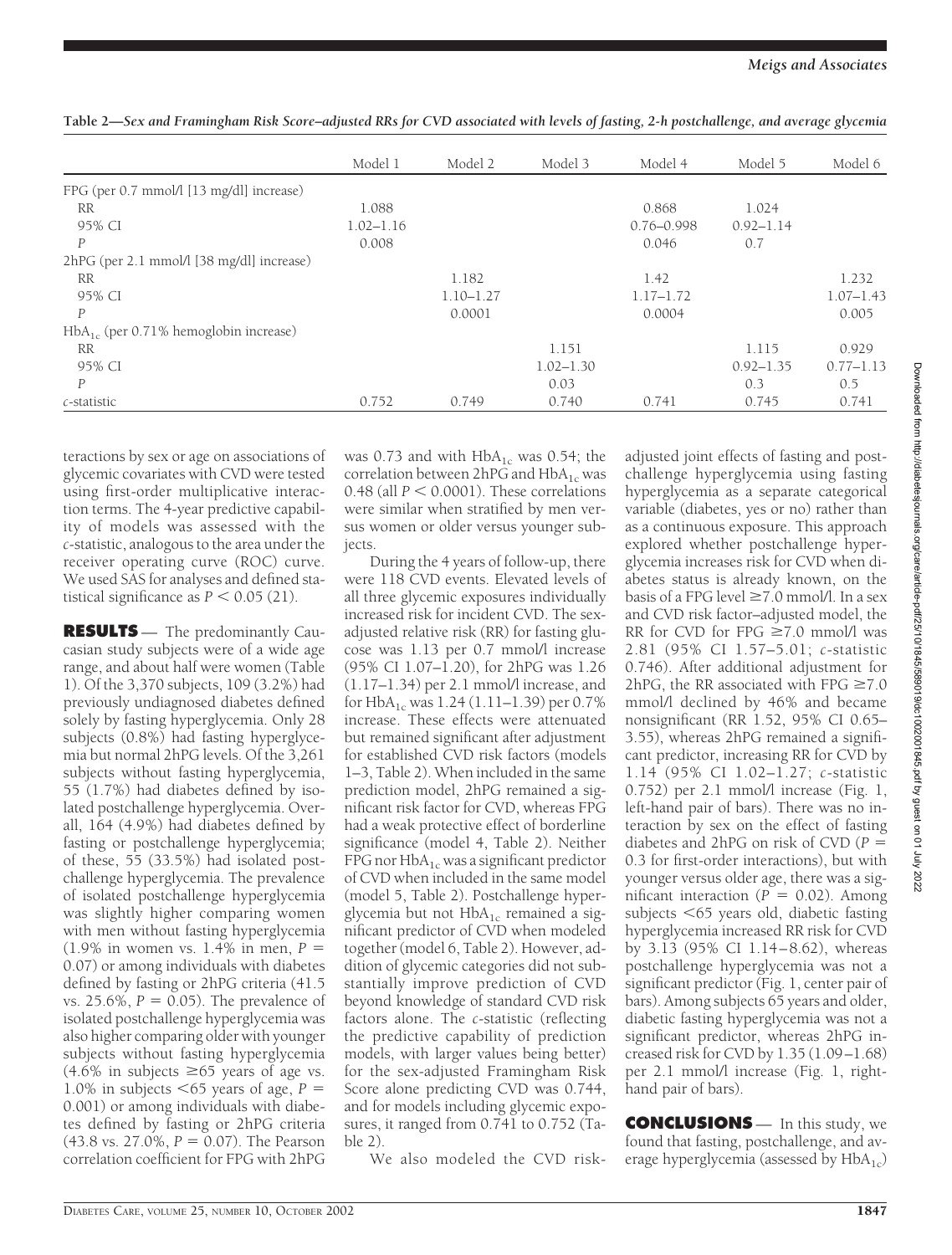

Figure 1—*Joint RRs and 95% CIs for CVD associated with diabetic fasting hyperglycemia (FPG 7.0 mmol/l) and postchallenge hyperglycemia (risk per 2.1 mmol/l increase) among all study subjects (left-hand pair of bars) and stratified by age 65 years (center pair of bars) or 65 years (right-hand pair of bars). Models included terms for both fasting and postchallenge glycemic covariates and were adjusted for sex and standard CVD risk factors; RRs for age strata were derived from separate models for older and younger subjects.*

all individually increased risk for incident CVD events, even after accounting for standard nonglycemic CVD risk factors. These observations confirm similar observations from several other studies (3,13,15,22–24), including the original Framingham Heart Study cohort (25). Some prior studies have also suggested that measurement of postchallenge glycemia identified individuals at increased risk for CVD beyond the risk associated with fasting glycemic assessment alone (13,14,26). In particular, the DECODE (Diabetes Epidemiology: Collaborative Analysis of Diagnostic Criteria in Europe) Study Group found that after adjustment for standard CVD risk factors, the FPG level did not independently increase risk for CVD mortality (RR for FPG  $\geq 7.0$ mmol/l, 1.20, 95% CI 0.88–1.64), but the 2hPG level was a significant independent predictor (RR for  $2hPG \ge 11.1$ mmol/l, 1.4, 1.02–1.92) (15). In the present study, we extend these observations, demonstrating that glycemic levels 2 h after oral glucose challenge increase risk for CVD events independent of standard CVD risk factors and levels of fasting or average hyperglycemia. For each 2.1 mmol/l increase in the 2hPG level (equiv-

alent to an increase from the 25th to 75th percentile of the 2hPG distribution), the RR for incident CVD events increased by 12–42%, depending upon the manner in which FPG and  $HbA_{1c}$  were handled in the model. Neither fasting hyperglycemia nor  $HbA_{1c}$  independently predicted CVD after accounting for postchallenge hyperglycemia. Recent data from the Cardiovascular Health Study confirm the independent association of postchallenge hyperglycemia with CVD: among elderly nondiabetic and untreated diabetic subjects, the risk factor– and 2hPG-adjusted FPG level did not independently increase risk for CVD events (RR for FPG  $\geq$ 112 mg/dl, 1.09, 95% CI 0.84–1.41), but the risk factor– and FPG-adjusted 2hPG level was a significant independent predictor (RR for  $2hPG \ge 182$  mg/dl, 1.58, 1.23– 2.02) (24).

However, despite its apparent importance as an independent predictor of CVD events, postchallenge hyperglycemia was relatively scarce (2%) among subjects without diabetic fasting hyperglycemia in this population. The marginal predictive capacity of postchallenge hyperglycemia was small (no more than 0.06 additional area under the ROC curve) in models already including standard CVD risk factors and fasting hyperglycemia. Although abandonment of the OGTT for screening and diagnosis has raised serious concerns (4,6), our observations suggest that eliminating the OGTT for the screening and diagnosis of diabetes would have a minimal effect in terms of identifying CVD risk*.* On the other hand, isolated postchallenge hyperglycemia was common in individuals with diabetes from either fasting or postchallenge glycemic criteria, where about one-third of subjects had  $2hPG \geq 11.1$  mmol/l as their only diagnostic abnormality. The pattern of low rates of isolated postchallenge hyperglycemia in nondiabetic groups but high rates in diabetic groups has been observed in other populations (10,11,27). However, although postchallenge hyperglycemia may be relatively more prevalent in type 2 diabetes, it is important to remember that the response to the supraphysiologic OGTT is not equivalent to lesser glycemic surges typical of the postprandial state. It remains to be demonstrated that postchallenge hyperglycemia confers similar risk compared with the response to lesser calorie challenges from typical meals (4), or whether therapy focused on reduction of postprandial hyperglycemia translates into reduced diabetic complications beyond benefits expected from lowering  $HbA_{1c}$  (28) or nonglycemic risk factors (29,30).

The presumption that hyperglycemia contributes to CVD risk by the same mechanisms regardless of whether glycemia is elevated in the fasting, average, or postchallenge state needs to be scrutinized on the basis of these data. The finding of independent risk for CVD with postchallenge hyperglycemia implies that subjects with this condition may have unique or more exaggerated underlying atherogenic metabolic abnormalities than subjects without postchallenge hyperglycemia. A greater degree of insulin resistance in these subjects is one likely possibility accounting for the observed excess risk. Whereas fasting hyperglycemia results from impaired first-phase insulin secretion and excessive endogenous glucose output in the setting of tissue insulin resistance, postchallenge hyperglycemia is primarily a function of insulin resistance and is relatively inadequate but still exaggerated hyperinsulinemia (31,32). Prediabetic subjects with insulin resistance have substantially more ad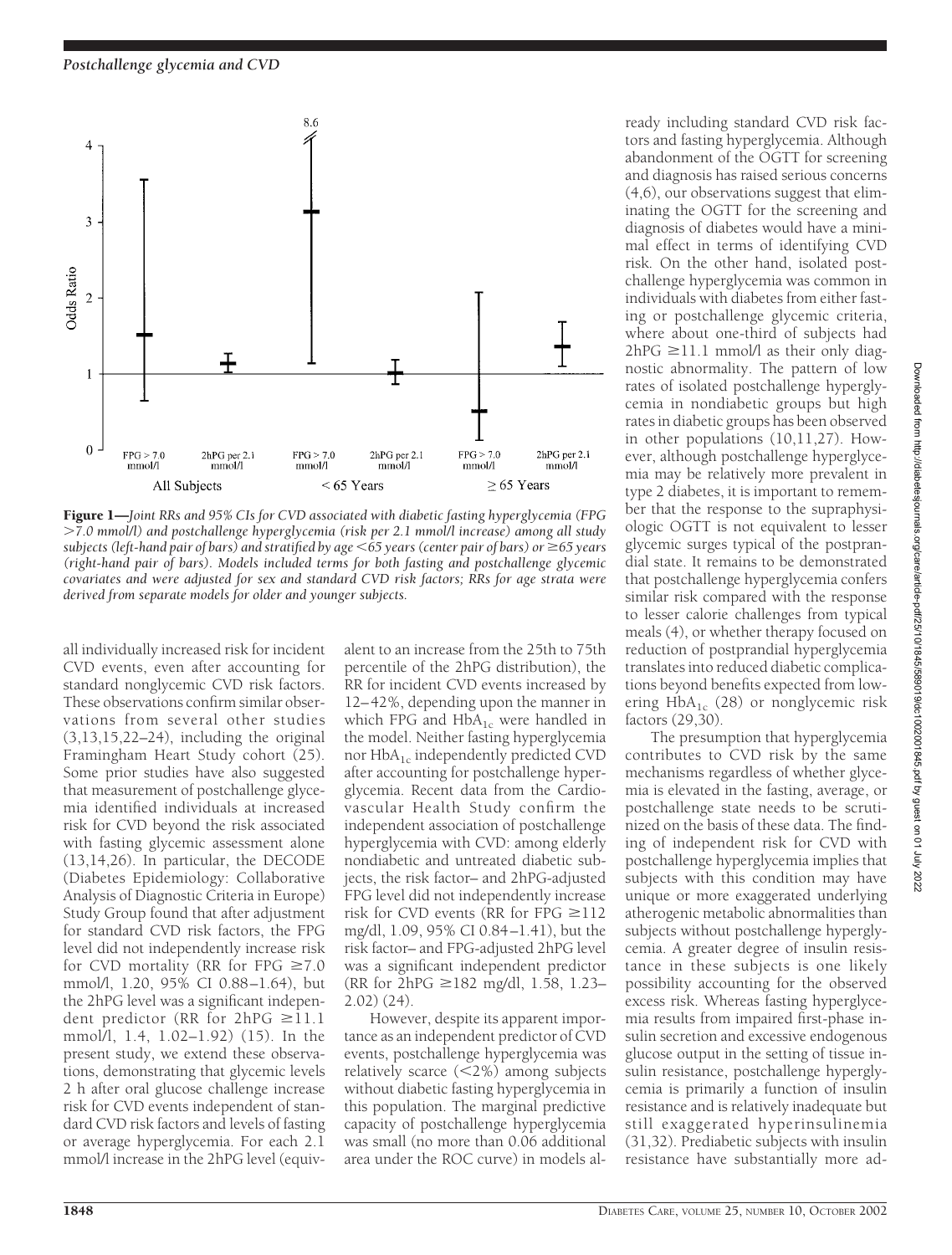verse CVD risk profiles than individuals at risk for diabetes on the basis of impaired -cell function (33,34). Postchallenge hyperinsulinemia (35) is associated with an impaired fibrinolytic state that favors acute thrombosis and enhanced risk for acute CVD events (36). Nonetheless, although these physiological observations provide a biologic basis that accounts for the effects of hyperglycemia on CVD, the direct effect of glucose on atherosclerosis remains controversial. Observational data support an association, whereas experimental data do not (28,37). Further clinical trial data are needed to untangle the relative benefits of control of hyperglycemia versus control of standard risk factors to reduce CVD events.

In this population, age modified effects of hyperglycemia on risk for CVD. In older subjects, postchallenge hyperglycemia appeared to be a stronger CVD risk factor, but in subjects younger than 65 years of age, fasting hyperglycemia was the stronger risk factor. If the reasoning outlined above is correct, this implies that the glycemic reflection of insulin resistance shifts from primarily fasting hyperglycemia in younger subjects to primarily postchallenge hyperglycemia in older subjects, but this hypothesis remains to be tested. We also found that isolated postchallenge hyperglycemia was substantially more common in older subjects than in younger subjects. It is well known that risk for type 2 diabetes increases with age, with postchallenge hyperglycemia becoming the predominant diagnostic abnormality in older subjects (11,14). From a prevention perspective, these findings imply that screening for diabetes with FPG will identify the vast majority of atrisk younger individuals but will miss a much larger proportion of older at-risk individuals.

This analysis has several limitations. Glycemic measures are correlated, potentially introducing collinearity into prediction models that include more than one glycemic term. That these variables are measuring similar phenomena may account in part for the lack of independent effects of  $HbA_{1c}$  or FPG when modeled together or with 2hPG. Yet, if collinearity were the only explanation for attenuation of risk estimates, one would expect the risk associated with 2hPG to also have been substantially diminished in multivariable risk models. Postchallenge hyperglycemia remains a consistent independent

risk factor for CVD, regardless of model used, and argues for a true independent effect. We only assessed glycemic status once; intra-individual variability in these measures may have misclassified subjects, but this problem would produce an underestimate of the effects of glycemia on CVD. Our analysis does not address whether there is a threshold below which any measure of glycemia ceases to confer increased risk for CVD, and results may only be generalizable to Caucasian subjects of mixed European ancestry.

In summary, we found that elevated glucose levels 2 h after oral challenge increased RR for incident CVD by up to 40%, independent of elevated levels of nonglycemic risk factors or fasting or average hyperglycemia. This finding extends the observation that diabetes diagnostic criteria that incorporate 2hPG levels identify additional individuals at an increased risk for CVD events. Although isolated postchallenge hyperglycemia is uncommon among subjects with fasting glucose levels below the diabetes diagnostic threshold, it is more common among older subjects and subjects with diabetes by either fasting or postchallenge glycemic criteria. Diabetes screening programs relying on fasting glucose alone will identify most younger subjects at risk for the metabolic complications of hyperglycemia, but administration of an OGTT may be needed to identify older diabetic subjects or subjects whose only evidence of diabetes is postchallenge hyperglycemia. In any case, measurement of glycemic levels among subjects not known to have diabetes contributes only a small marginal amount of additional prognostic information. Measurement of standard nonglycemic risk factors remains the best way to identify the majority of subjects who will benefit from interventions to reduce CVD risk.

**Acknowledgments**— This study was supported by a clinical research grant from the American Diabetes Association; by a research grant from Novartis Pharmaceuticals; by a junior faculty development award from SmithKline Beecham (J.B.M.); the Visiting Scientist Program, which is supported by ASTRA USA, Hoechst Marion Roussel, and Sevier Amerique; and by a subcontract from the National Heart, Lung, and Blood Institute's Framingham Heart Study, National Institutes of Health (NIH/NHLBI contract NO1-HC-38083).

### **References**

- 1. Donahue RP, Abbott RD, Reed DM, Yano K: Postchallenge glucose concentration and coronary heart disease in men of Japanese ancestry: Honolulu Heart Program. *Diabetes* 36:689–692, 1987
- 2. Coutinho M, Gerstein HC, Wang Y, Yusuf S: The relationship between glucose and incident cardiovascular events: a metaregression analysis of published data from 20 studies of 95,783 individuals followed for 12.4 years. *Diabetes Care* 22:233–240, 1999
- 3. Stratton IM, Adler AI, Neil HA, Matthews DR, Manley SE, Cull CA, Hadden D, Turner RC, Holman RR: Association of glycaemia with macrovascular and microvascular complications of type 2 diabetes (UKPDS 35): prospective observational study. *BMJ* 321:405–412, 2000
- 4. American Diabetes Association: Postprandial blood glucose. *Diabetes Care* 24:775– 778, 2001
- 5. Expert Committee on the Diagnosis and Classification of Diabetes Mellitus: Report of the Expert Committee on the Diagnosis and Classification of Diabetes Mellitus. *Diabetes* 20:1183–1197, 1997
- 6. Alberti KG, Zimmet PZ: Definition, diagnosis and classification of diabetes mellitus and its complications. Part 1: diagnosis and classification of diabetes mellitus provisional report of a WHO consultation. *Diabet Med* 15:539–553, 1998
- 7. Feinglos MN, Thacker CH, English J, Bethel MA, Lane JD: Modification of postprandial hyperglycemia with insulin lispro improves glucose control in patients with type 2 diabetes. *Diabetes Care* 20:1539–1542, 1997
- 8. Bastyr EJ 3rd, Stuart CA, Brodows RG, Schwartz S, Graf CJ, Zagar A, Robertson KE: Therapy focused on lowering postprandial glucose, not fasting glucose, may be superior for lowering HbA1c: IOEZ Study Group. *Diabetes Care* 23:1236– 1241, 2000
- 9. Horton ES, Clinkingbeard C, Gatlin M, Foley J, Mallows S, Shen S: Nateglinide alone and in combination with metformin improves glycemic control by reducing mealtime glucose levels in type 2 diabetes. *Diabetes Care* 23:1660–1665, 2000
- 10. Harris MI, Eastman RC, Cowie CC, Flegal KM, Eberhardt MS: Comparison of diabetes diagnostic categories in the U.S. population according to the 1997 American Diabetes Association and 1980–1985 World Health Organization diagnostic criteria. *Diabetes Care* 20:1859–1862, 1997
- 11. Wahl PW, Savage PJ, Psaty BM, Orchard TJ, Robbins JA, Tracy RP: Diabetes in older adults: comparison of 1997 Ameri-